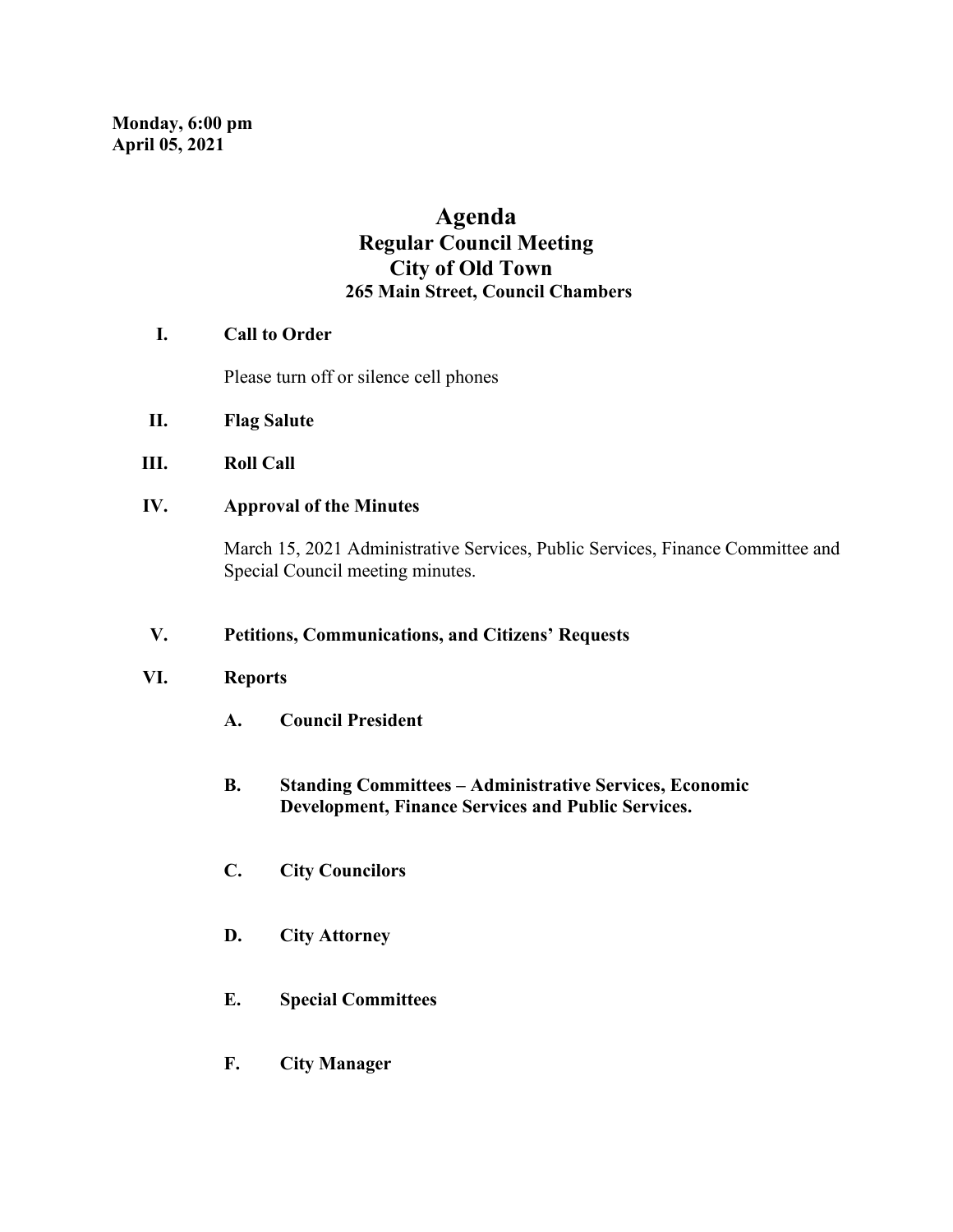### **VII. Consent Agenda: items 1-3**

**1.** The City Council will consider accepting criminal forfeiture monies in the amount of \$2503.00 in the case of the State of Maine vs. Tyrell Monroe

 **Suggested motion:** Resolved, the Old Town City Council hereby accepts criminal forfeiture monies in the amount of \$2503.00 in the case of the State of Maine vs. Tyrell Monroe as the Old Town Police Department made a substantial contribution to this investigation. (Attachment A)

**2.** The City Councill will consider accepting the funding request of \$25,450 for improvements to City property located at 160 Center Street. Improvements to this building will accommodate the next phase of bringing fiber internet to the City. Funds will come from Account  $#01-125-25-5410$ .

Estimated cost breakdown:

 New Roof \$5,000 Painting Trim \$1,200 New Service Panel \$ 1200 New sump pump and back up pump \$800 Removal and disposal of light ballasts \$1,4000 Removal of celling in basement and new lights installed \$2800 Removal of remaining carpet \$500 Side Door Replaced \$2500 Rear Door Replaced \$2500 New Heating & Cooling System (Heat pump) \$4800 Miscellaneous \$1,000 Contingency \$1,750

 **Suggested motion:** Resolved, the Old Town City Council accepts the funding request of \$25,450 for improvements to City property located at 160 Center Street. Improvements to this building will accommodate the next phase. of bringing fiber internet to the City. Funds will come from Account # 01-125- 25-5410.

**3.** The City Council will consider the sale of a piece of a property as shown on Assessor's Map 26, Lot 242-A to Jolene, Hany & Devin Maynard of 61 Fifth Street in the amount of \$7700.00. The Maynard's will be responsible for the surveying, deed description, the recording of the deed, any legal expenses and for any and all other cost associated with this transaction.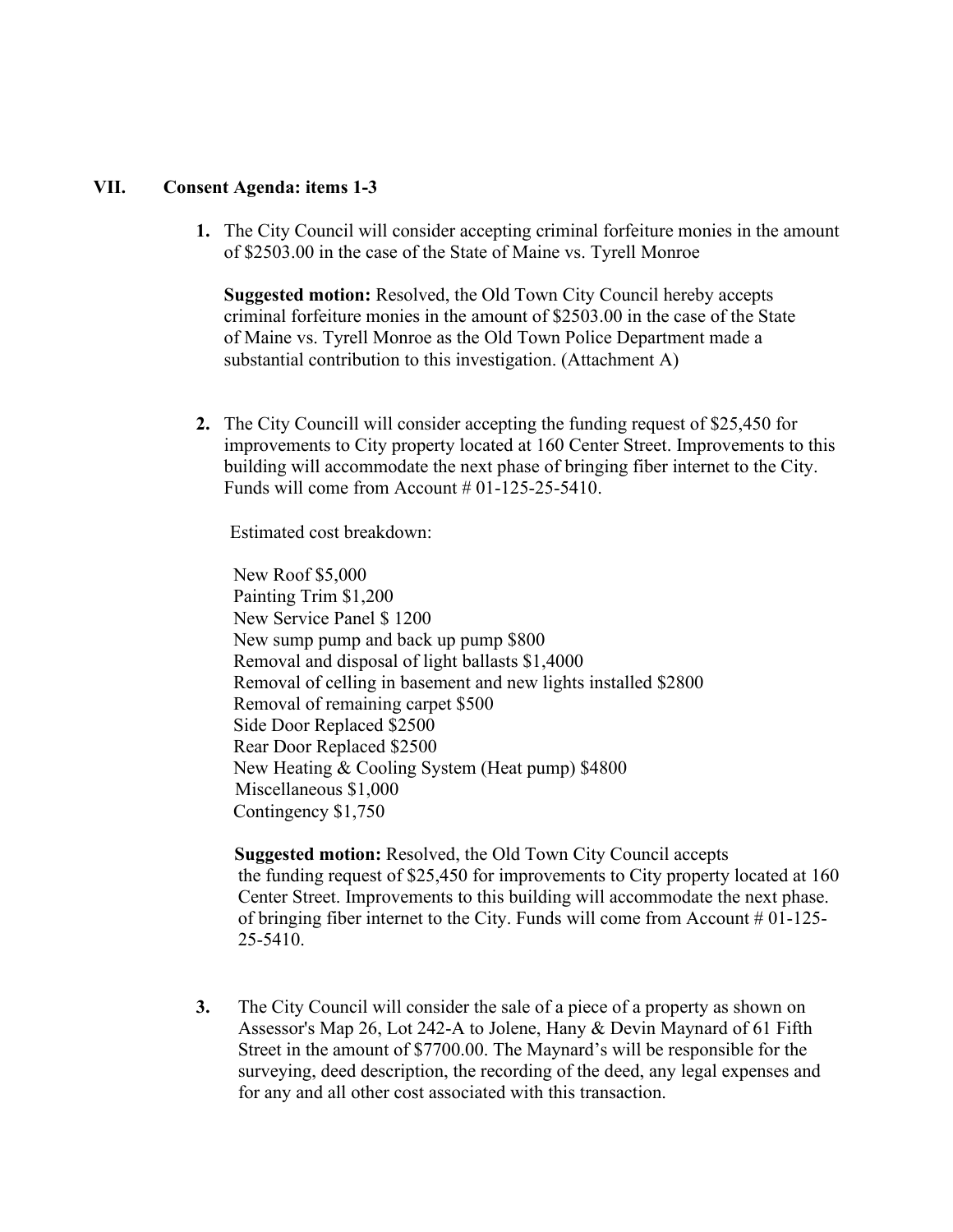**Suggested motion:** Resolved, the Old Town City Councill accepts the sale of a piece of a property as shown on Assessor's Map 26, Lot 242-A to Jolene, Hany & Devin Maynard of 61 Fifth Street in the amount of \$7700.00. The Maynard's will be responsible for the surveying, deed description, the recording of the deed, any legal expenses and for any and all other cost associated with this transaction. The City Council further authorizes the City Manager to take all steps necessary to complete the sale. (Attachment B)

### *Councilor Folster*

# **VIII. Public Hearings and Second Reading of Ordinances**

**IX. Old Business**

#### **X. New Business: items 1-5**

1. The City Council will consider the sale of a piece of a property as shown on Assessor's Map 21, Lot 133-A, being a portion of Lincoln Street Road Right-of-Way to Mc Pike, LLC, new owners of 151 Perkins Ave, 24 Wilson & vacant lot on Lincoln Street in the amount of four-thousand, one-hundred and eighty-four dollars and sixty-three cents (\$4,184.63) as determined by the City Assessor in accordance with past practice. This parcel will consist of 5,297 square feet. (.12 acres). (Exhibit A) The entirety of this lot must be granted as a maintenance easement to the City of Old Town. McPike, LLC will be responsible for the surveying of the property, deed description, the recording of the property, any legal expenses and for any and all other cost associated with this transaction.

**Suggested motion:** Resolved, the Old Town City Council hereby agrees to sell a piece of a property as shown on Assessor's Map 21, Lot 133-A, being a portion of Lincoln Street Road Right-Of-Way to McPike, LLC, new owners of 151 Perkins Ave, 24 Wilson & vacant lot on Lincoln Street in the amount of four-thousand, one-hundred and eighty-four dollars and sixty-three cents (\$4,184.63) as determined by the City Assessor in accordance with past practice. This parcel will consist of 5,297 square feet. (.12 acres). (Exhibit A) The entirety of this lot must be granted as a maintenance easement to the City of Old Town. McPike, LLC will be responsible for the surveying of the property, deed description, the recording of the property, any legal expenses and for any and all other cost associated with this transaction The City Council further authorizes the City Manager to execute said sale.

#### *Councilor Brissette*